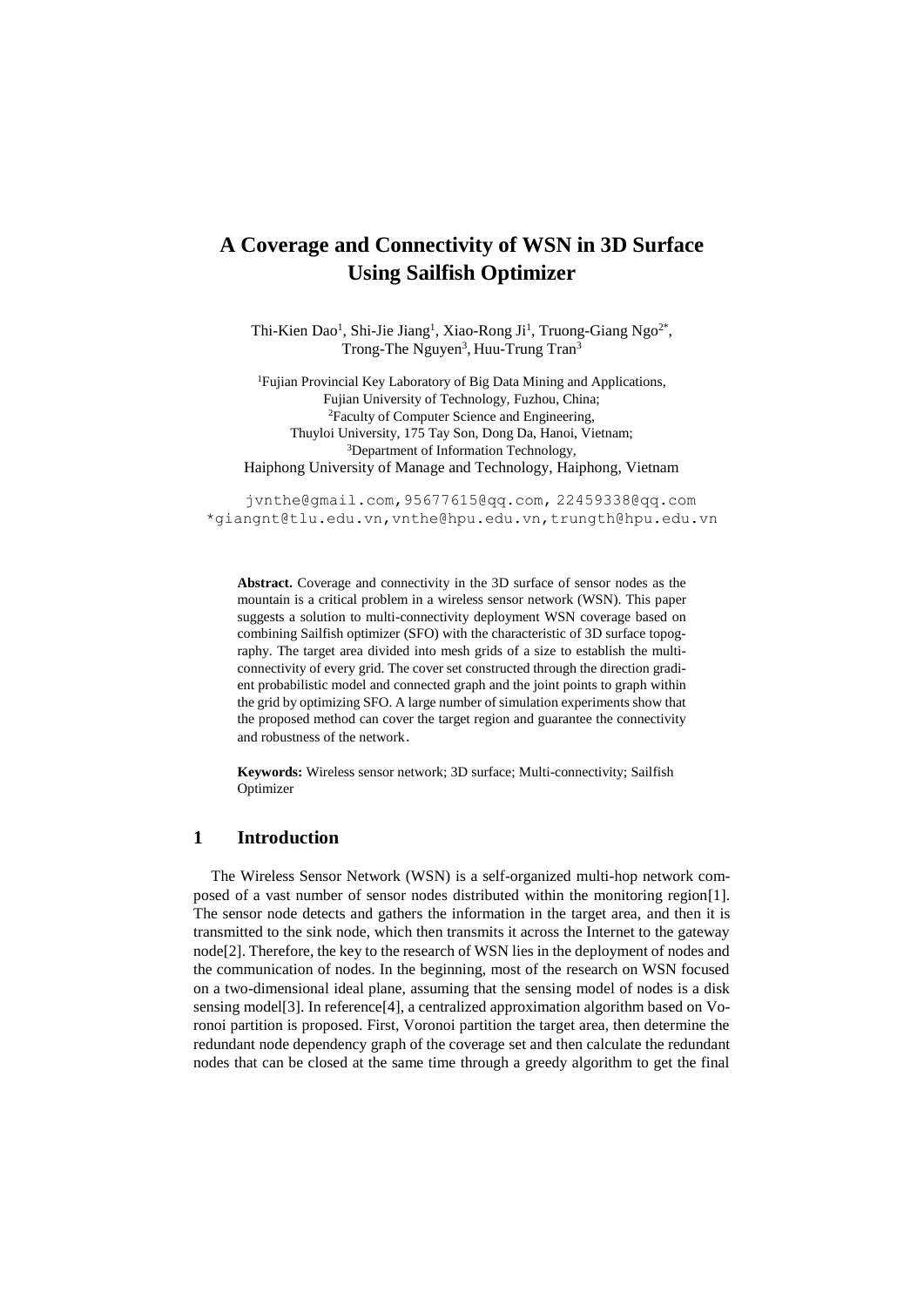coverage. Finally, the algorithm of the minimum spanning tree is used to add auxiliary nodes to ensure the connectivity of the network. In reference [5], a grid-based distributed energy-efficient k-cover multi-connected deployment algorithm is proposed on the two-dimensional plane. The sensor nodes are randomly deployed in the target area. The nodes need to be dense enough to meet the requirements of k-coverage and multi-connectivity. The area divided into several grids. The length of the grid angle is the size of the communication radius to ensure that the nodes in a network can communicate with each other from each grid[6].

In order to solve the deterministic coverage problem in WSN, the three-dimensional surface is firstly reduced. Then the optimization algorithm is used to search for the global optimal coverage solution through continuous iteration. In the reference[7], for the 3D surface coverage problem, the target area is divided into n sub-areas. Then the multi-objective coverage problem is used to ensure the coverage and connectivity requirements of the network. Most of the researches on 3D surface problems is focused on coverage problems. Still, less on connectivity problems, often takes a long time to calculate and quickly leads to locally optimal solutions [8]. The observations of the previous works all are in two-dimensional or three-dimensional space at the problem of target coverage WSN. Several implementing metaheuristic approaches [9][10] are promising ways to solve the complicated issue of node coverage of WSN [11].

This paper explores the problem of target coverage of WSN on the 3D surface, suggests a target point distribution technique on the 3D surface to maximize coverage node location problems by applying a new metaheuristic algorithm called sailfish optimizer (SFO) algorithm[12]. In the process of the node perceiving the target points on the surface, there is the blind field of 3D perception, which realizes target coverage on the surface. The rest of the paper is organized as follows. Section 2 discusses the algorithm of the sailfish optimizer (FSO). Section 3 presents the mathematical coverage model. Section 4 gives the experimental results. Section 5 summarizes the conclusion.

#### **2 Sailfish Optimizer (SFO)**

Sailfish optimizer (SFO) is a new meta-heuristic developed by the inspiration of combining action behaviors of both types of fish sailfish and sardine. The mathematical model can be simulated by observing the action hunting attaching of the sailfish for the prey that is sardine [12][13]. The processing procedure of the SFO algorithm for optimization is presented as the following phases of processing descriptions.

**Initialization:** two vectors assigned for two types of fish: Sailfish and sardine:  $x_i^k$ and  $y_j^k$  (i  $\in$  {sailfishes}, j $\in$  {sardines}) are generated randomly, initializing positions with *Np* is the population size and  $k \in \{a$  number of iteration  $\}$ ; and in boundaries of the problem space with a feasible solution. We calculated the objective functions (or fitness function of the desired problem) for the sailfish and sardine, respectively. Elite sailfish  $(x_{ell}^k, \text{eli} \in \{ \text{set of sailfish} \})$  i.e.  $F(x_{ell}^k) \leq F(x_i^k)$ ,  $\forall k$ . with the sardine  $(F(y_{linj}^k), \text{in } j$ ∈ {a set of sardine}) i.e.,  $(F(y_{iinj}^k))$  ≤F  $(F(y_j^k), \forall k$ . The fish positions work as agent searching in optimization is like the elitist procedure is to store elite sailfish and the injured sardine.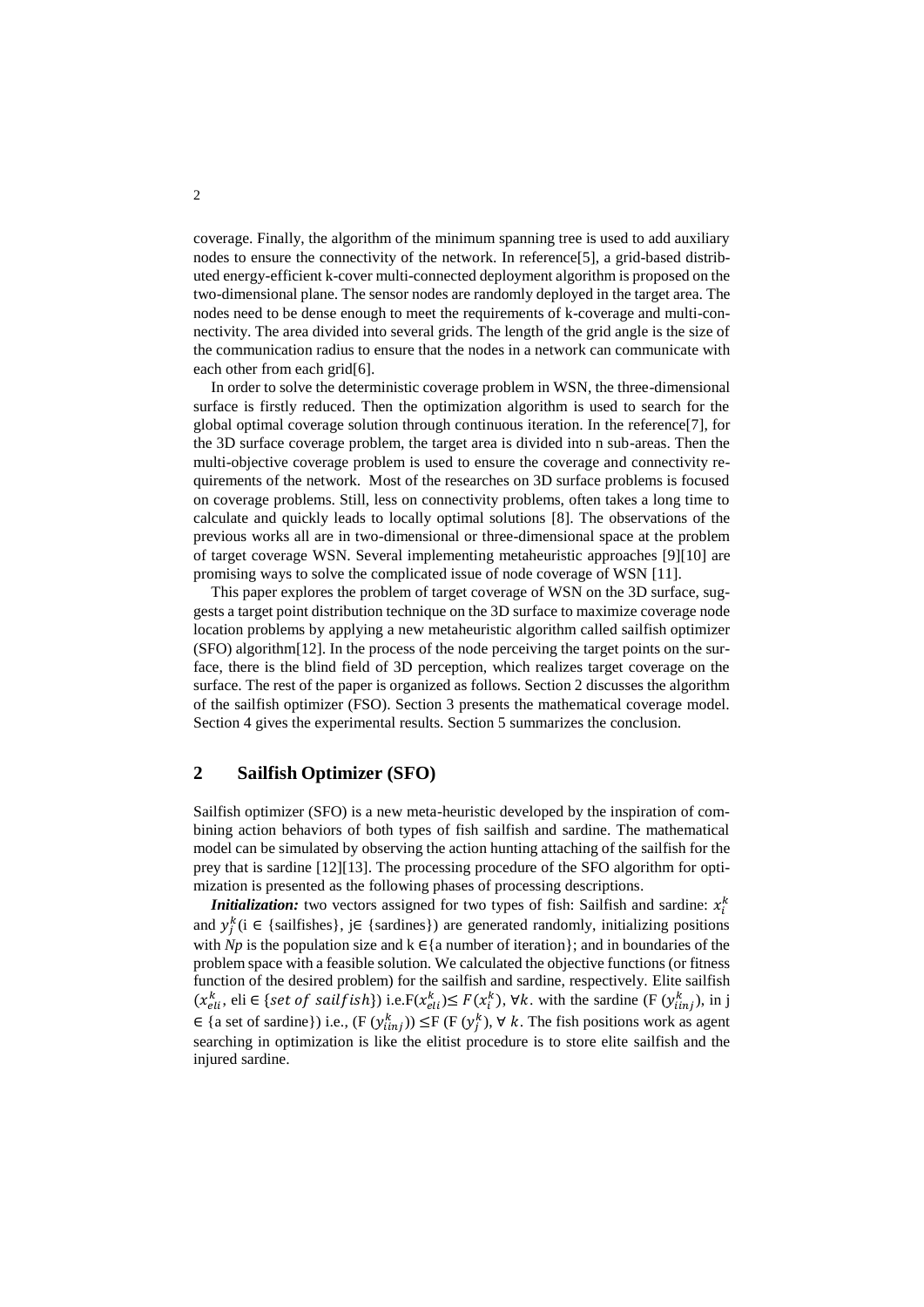#### *Locations updating:*

Both sailfish and sardine are two types of location's fish can be improved the positions by updating their positions. The mathematical model equations of these updatings are stating as follows.

*For sailfish* position updating with the elite sailfish is toward a promising area in searching is given as follows.

$$
x_i^{k+1} = x_{eli}^k - \lambda_k * (\beta * (x_{eli}^k + y_{inj}^k)/2) - x_i^k
$$
 (1)

where  $x_i^{k+1}$  and  $x_i^k$  are generated as a new sailfish position over iteration of  $(k+1)^{th}$ , and  $i^{th}$  position the current sailfish,  $\beta$  is a random number  $\in [0,1]$ ,  $x_{eli}^k$  and  $y_{inj}^k$  are current elite sailfish and sardine positions;  $\lambda_k$  is a coefficient over iteration of  $k^{th}$ , which is calculated as follows.

$$
\lambda_k = (2 * \beta * PD) - PD \tag{2}
$$

where,  $PD$  is indicated as the density of the school fish as prey. Alternation of attacks on the prey school, the sailfishes are hunting sardines; therefore, the victim number will decrease over iterations. *PD* is defined as follows.

$$
PD = 1 - \frac{N_{sh}}{N_s + N_{sh}}
$$
 (3)

where  $N_{sh}$  and  $N_s$  are the number of sailfish and sardines, respectively.

For sardine, position updating is considered as against the sailfish attacks. Let  $y_j^{k+1}$  and  $y_j^k$  be a sardine new and the current, and that its vector is updated locations as the following description.

$$
y_j^{k+1} = r * (x_{eli}^k - y_j^k + AP)
$$
 (4)

where r is a random number  $\in [0, 1]$ ; the obtained best position so far  $x_{eli}^k$  is called elite sailfish; *Ap* is the attack power that is modeled as follows.

$$
Ap = A * (1 - (2 * Itr * \varepsilon))
$$
 (5)

Factors decreased in power attack with A and  $\varepsilon$  are two variables; It is variable of iteration number. In the experiment,  $AP$  is set to 0.5 or less  $(AP < 0.5)$ . A selected number  $\alpha$  of sardines is defined as follows.

$$
\alpha = \mathsf{Ns} * AP \tag{6}
$$

where  $\alpha$  is variable of selecting sardines that can be updated for is locations. Whenever a sailfish i catches up a sardine j, it means the position of sailfish move to the location of the sardine. The hunted sardine is substituted by sailfish that is simulated as follows.

$$
x_i^k = y_j^k \quad \text{if} \quad (y_j^k) < F(x_i^k) \tag{7}
$$

where  $x_i^k$  and  $y_j^k$  indicate the position of sailfish *i* and sardine j at iteration  $k^{th}$  with condiction  $(y_j^k) < (x_i^k)$ . It is that the sardine population is decreased; it is going on to terminate with meet the termination condition or the end of processing optimization if reaching the target.

### **3 Mathematical coverage model**

The coverage model for 3d space is a coverage model with node location as the middle and sensing distance as the radius. In the issue distribution in 3D space, node locations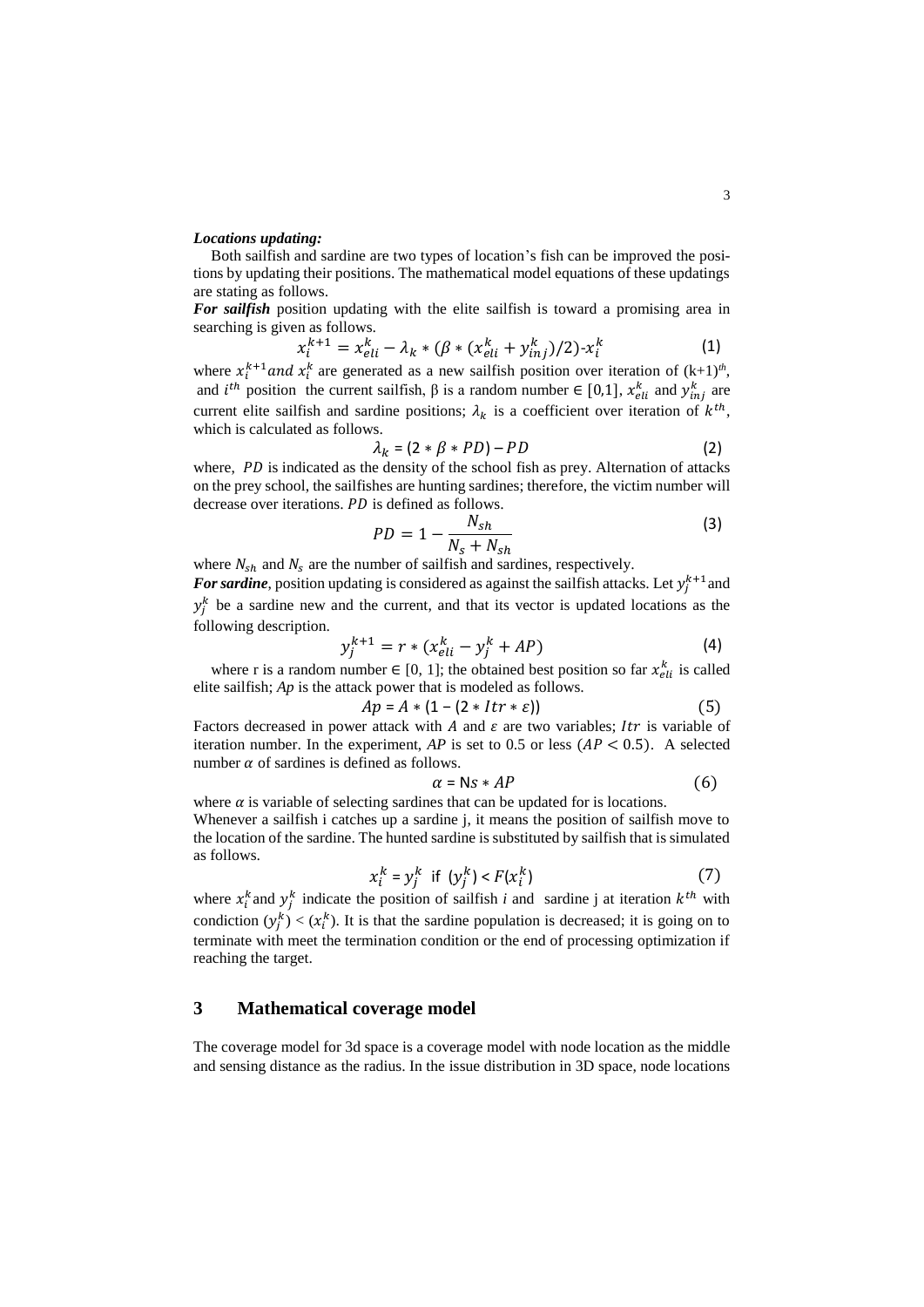must be converted from a two-dimensional array  $o(x, y)$  to a 3D array  $o(x, y, z)$ , which increases the height z coordinate. A complex homogeneous WSN as a sphere that is the basis for sensing and connectivity.  $O_i(x_i, y_i, z_i)$  is taken as the sphere core for every sensor node Si (xi, yi, zi) in the network, and its sensing radius and contact radius are r and R, respectively, which are in the same system. Both nodes have the same range of feeling and contact. Simplifying the problem model is made with the following premises.

The sensor network is connected; that is, it is possible for all sensor nodes in the sensor network to receive information about their location and communicate. The location migration can be correctly realized by the sensor nodes, depending on the measurement performance. Regardless of the node's capability, the node is significant.

The probability of points  $\xi$  in the WSN is monitored by the sensor node  $S_i$  that denoted as  $P(\xi, S_i)$ ;  $d(\xi, S_i)$  is the distance between the target point and the sensor node;  $\dot{r}$  is the sensing radius of the sensor node. The model is expressed as follows.

$$
P(\xi, S_i) = \begin{cases} 0, & d(\xi, S_i) > r \\ 1, & d(\xi, S_i) \le r \end{cases}
$$
 (8)

where  $P(\xi, S_i)$  is the probability of points in the sensor node's sensing radius, and d ( $\xi, S_i$ ) is the distance between the points  $\xi$ , and  $S_i$ . The distance between points to Si can be calculated within the sensing range of the node.

$$
d(\xi, S_i) = \sqrt{(x_i - x_k)^2 + (y_i - y_k)^2 + (y_i - y_k)^2}
$$
(9)

WSN often deployed with a large number of sensor nodes are randomly scattered in the three-dimensional space to be monitored.

Assumed that 3 points *A, B, C* are all within the sensing range of node Si that coordinates of the positions are  $A(x_1, y_1, z_1), B(x_2, y_2, z_2)$ , and  $C(x_3, y_3, z_3)$ . The coordinates of *P( x,y,z)* can be expressed as follows.

$$
\begin{cases}\n x = (x_1 + \lambda x_2)/(1 + \lambda) \\
y = (y_1 + \lambda y_2)/(1 + \lambda) \\
z = (z_1 + \lambda z_2)/(1 + \lambda)\n\end{cases}
$$
\n(10)

where  $\lambda$  is variable of a fixed proportion point of the direct to line, three points  $A$ , *B,* and *C* can be monitored by sensor node *Si* on the 3D surface. The spatial position coordinates of sensor nodes Si and A, B, and C are known.

The formula for connectivity priority is as follows:

$$
P_c = \frac{e_i^{\alpha} \cdot e_j^{\alpha}}{d(\xi_i, s_j)^{\beta}} + z
$$
 (11)

Among them,  $e_i$  and  $e_j$  represent the residual energy of nodes  $s_i$  and  $s_j$ ;  $d(\xi_i, s_j)^{\beta}$  is the Euclidean distance of nodes  $s_i$  and  $s_j$ ; z is the parameter generated randomly to ensure that the value of  $P_c$  is not repeated as much as possible;  $\alpha$  and  $\beta$  are the parameters set by the user and not 0.

The formula for override priority is as follows:

$$
P_S = e_i^{\lambda} c^{\theta} + z \tag{12}
$$

where:  $e_i$  represents the residual energy of node  $s_i$ ; c represents the useful contribution of node  $s_i$  to the network; z is a randomly generated parameter to ensure that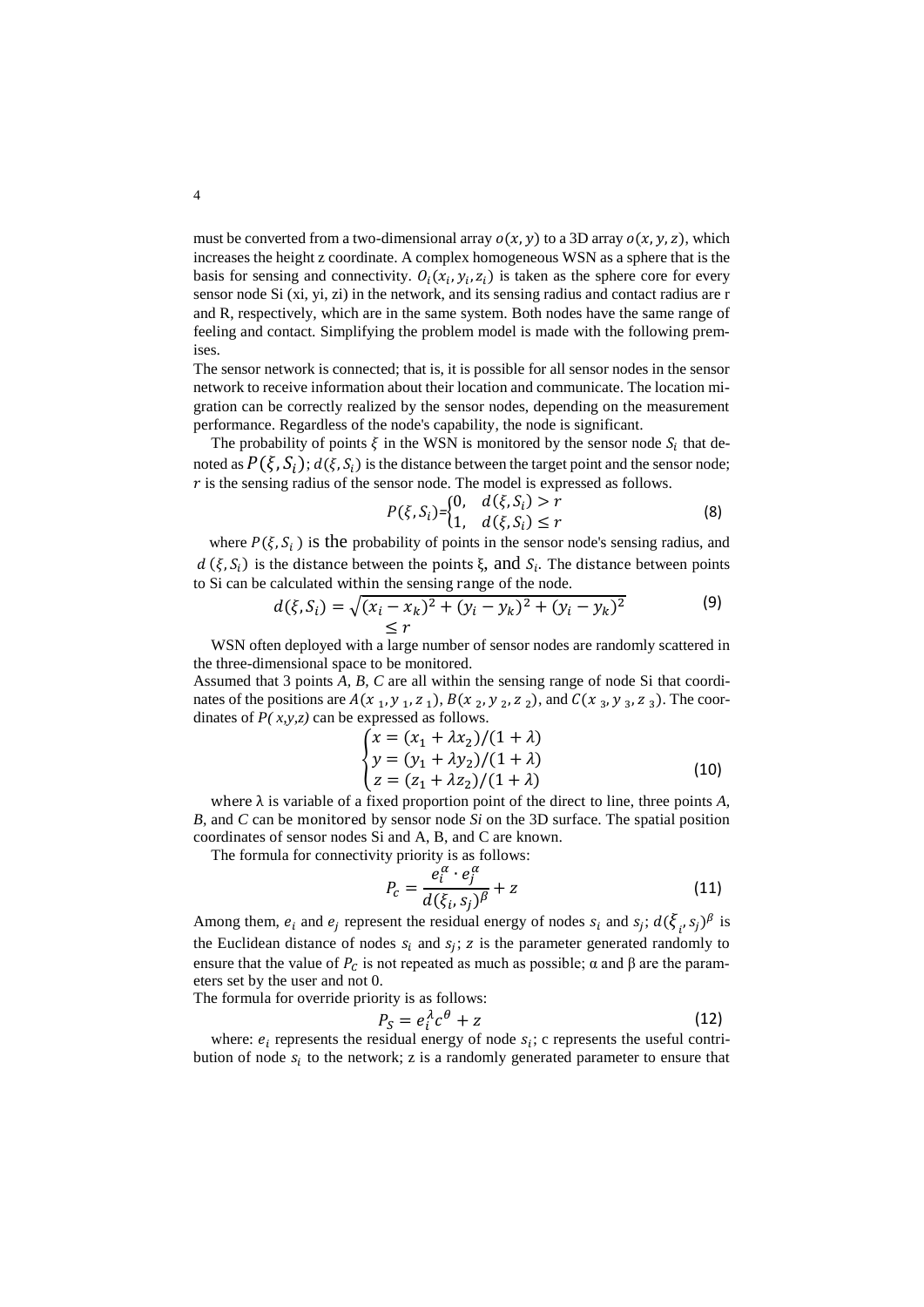the  $P_s$  value is not repeated as much as possible;  $\lambda$ ,  $\theta$  are parameters set by the user and are not 0.

The target point set is divided into various meshes. Many meshes are calculated for pair of nodes that are activated according to the connectivity priority of a multi-connectivity graph and are established with its neighbor grid to ensure that there are at least two active nodes in each network.

The scale comparison of the active service area by the cell N nodes and the overall size of the restricted area. The field supervisory area formula is as follows:

$$
P_{area} = \frac{\sum P_c - P_s}{m \times m \times h}
$$
 (13)

The SFO algorithm is used to optimize as minimum auxiliary nodes so that the nodes can communicate with each other. There are joint points in the connected graph formed by all awakened nodes. For each collective point, find out the double connected graph containing joint points, and find out a node other than the related node in each double connected graph to establish the double connected graph by adding auxiliary nodes. The majority steps of the processing of the proposed scheme procedure are expressed as follows.

- Step 1: Initialization populations size of SFO *N*, set of target points St with connected graphs, Calculate fitness function Eq.(9).with the grid number  $q$ ;
- Step 2: Processing procedure of the coverage:

while $(q)$ 

For each mesh  $M_a$ , a multi-connected graph is built with its neighbor mesh;

- q- -; The coverage probability is calculated of the mobile node to a pixel, according to Eq.(11).
	- end while
- $if$  (Grid  $M_a$  does not reach k-coverage)
- According to the priority of coverage set, the node wakes up and enters the active state;
- if (Mesh  $M_a$  is not connected)
- According to the obtained optimal results, auxiliary nodes are added to make it connected;

Step 3: Join the optimized coverage mesh

*if* (Joint points in mesh  $M_a$ )

 $for$  Every joint a do

Let  $B_1, B_2, ..., B_k$  be a bipartite graph with node a, let  $v_i$  be a node of  $B_i$ , and  $V_i \neq a, 1 \leq i \leq k$ 

In the path of  $(v_i, v_{i+1}), 1 \le i \le k$ , the least auxiliary nodes of communication are activated; The joint coverage is calculated according to Eq.(13).

Step 4: Terminal condition:

If condition of terminal meet e.g. max-iterations, threshold values Repeat step 2 to step 4.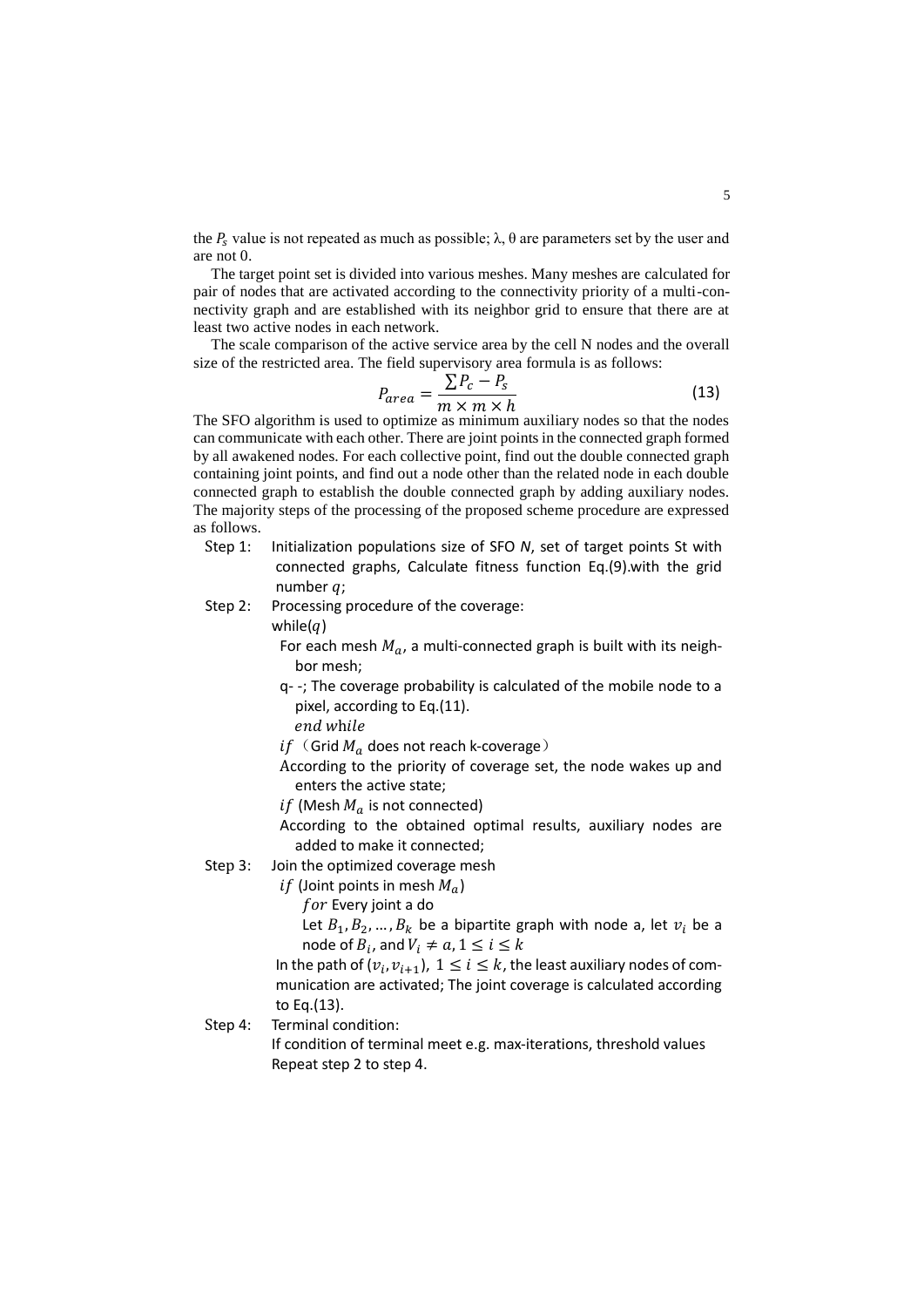

Step 5: Output the results

**Fig. 1.** Projection of three-dimensional space surfaces to the two-dimension

# **4 Experimental Results**

The majority steps of the processing of the proposed scheme procedure are expressed as follows. Assumed a deployed network with N mobile nodes that are placed arbitrarily in the desired area of  $M \times M$  m2 and height  $H (M = 20, 30, 80, 130, 150, H = 2, 4, 5,$ 6). The sensing radius *r* of all mobile nodes is the same that is *r* set to 3 *m* of sensing radius, the communication radius is *R* set to 6 *m*; In probability model,  $\lambda = 0.9$ ;  $\alpha = 1.5$ ;  $\beta = 1.1$ ; The reliability measurement parameters is re = 0.5;  $r = 1.5$  m; The maximum number of iterations  $Tmax = 500$ ; At the same time in simulating a series of experiments. Fig.1 shows the projection of three-dimensional space surfaces to the twodimensional. It means the 3D surface is projected two-dimension.



**Fig. 2.** The settings simulation environment and control parameters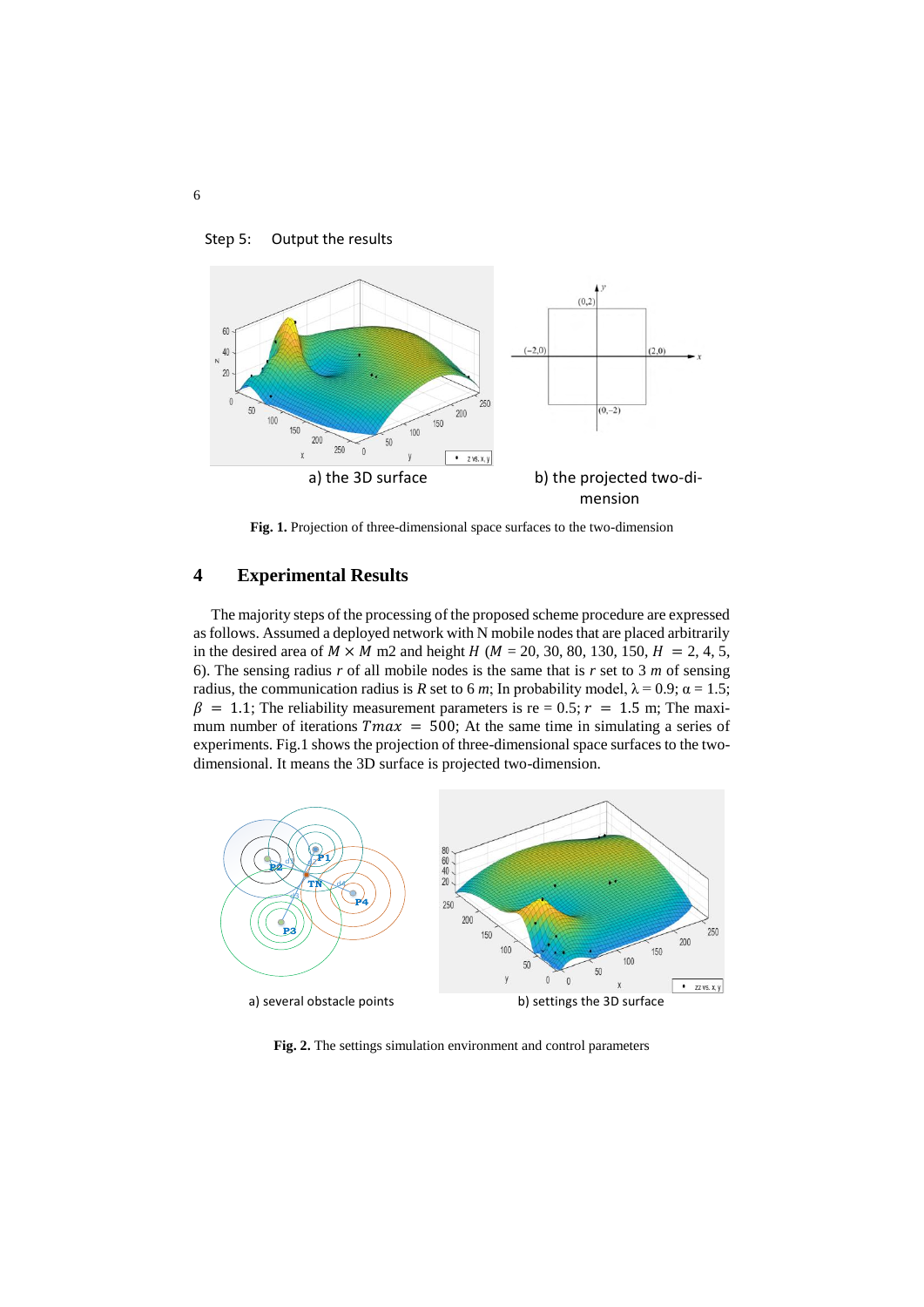The aim of this simulation test is to verify the efficiency of the proposed scheme that allows the node to leave these few obstacles and to begin tracking the corresponding target points in order to achieve the objective. Four obstacle points are chosen on the three-dimensional space surface and the location of the obstacle point projection on the plane such as: P1(1.5,1.5,0), P2(1.5,1.5,0), P3(-1.5,-1.5,1.0), P4(14.5,-15.5, 20.0), and P4(10.5,-1.5,30), respectively. The simulation environment and control parameter settings are the points that must be controlled on the floor, like *N* target points, but also four obstacle points. Fig. 2 displays the settings simulation environment and control parameters.

It is necessary to set the SFO algorithm parameters to get the ideal results fairly for the minimal number of sensor nodes is used to obtain maximum coverage of the target points on the three-dimensional terrain. Regardless of the inconsistency between the convergence speed and the precision of the SFO algorithm, the simulation check of the algorithm can be performed on the basis of the correct sacrificing of the convergence speed to get the most precise coverage. The SFO algorithm optimizes the positioning positions of sensor nodes in space so that the sensor nodes can know the maximum range of the target points on the space surface, to validate the method 's precision and viability. SFO-optimized distribution of sensor nodes in three-dimensional space where sensor nodes are spread uniformly in three-dimensional surface space example, the node coordinates are described as follows.



**Fig. 3.** Comparison of the proposed method (**SFO**) with the GA, PSO, and ACO for the objective function of coverage.

The obtained results of the proposed shame are compared with the other methods in the literature, e.g., Genetic algorithm (GA) [8]., Particle swarm optimization (PSO) [14], and Ant colony optimization (ACO) [15] for the coverage problem in WSN. Fig. 3 depicts the comparison of the proposed method with the GA, PSO, and ACO for the objective function of coverage and connective probability in WSN. It is clearly seen that the proposed scheme produces converge fastest in comparison.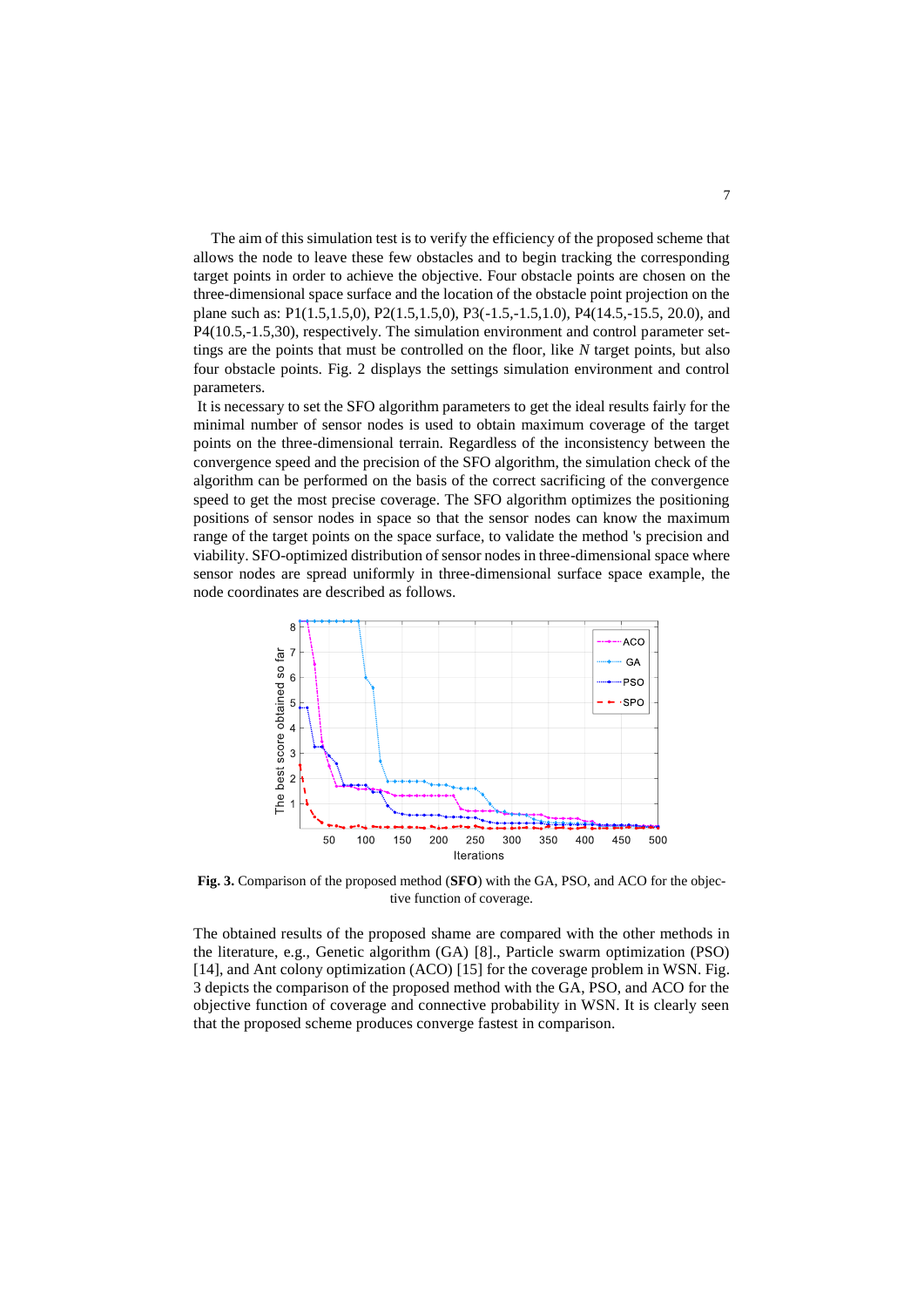| Area                      | $Mo-$<br>bile<br>Nodes | <b>Proposed scheme</b><br>(SFO) |                        | The PSO          |                        | The GA           |                        |
|---------------------------|------------------------|---------------------------------|------------------------|------------------|------------------------|------------------|------------------------|
|                           |                        | Coverage<br>rate                | No. of It-<br>erations | Coverage<br>rate | No. of It-<br>erations | Coverage<br>rate | No. of It-<br>erations |
| $20 \times 20 \times 2$   | 20                     | 81.8%                           | 187                    | 77.3%            | 211                    | 78.8%            | 423                    |
| $30 \times 30 \times 4$   | 50                     | 84.0%                           | 458                    | 82.3%            | 420                    | 80.1%            | 440                    |
| $80 \times 80 \times 5$   | 60                     | 81.0%                           | 468                    | 80.2%            | 440                    | 80.0%            | 450                    |
| $130 \times 130 \times 6$ | 160                    | 81.0%                           | 468                    | 78.2%            | 446                    | 77.0%            | 455                    |
| $150 \times 150 \times 6$ | 200                    | 81.0%                           | 468                    | 80.2%            | 540                    | 80.0%            | 456                    |

**Table 1.** Comparisons of the results of the proposed scheme with the GA and PSO for different regions of the coverage optimization performance

Table 1 shows the comparisons of the results of the proposed scheme with the GA and PSO for different regions of the coverage optimization performance.

Observed Table 3, it is clearly seen that the proposed method can achieve the optimal global solution regardless of the different coverage areas. The proposed plan can cover the entire monitoring area with the best layout of the nodes.

# **5 Conclusion**

In this paper, a new solution was introduced to node and connection coverage optimization in Wireless sensor networks (WSN) based on the Sailfish Optimizer (SFO). The architecture of the sensor nodes typically allowed optimal efficiency on the entire system life of the network based on node coverage and connection. The problem of node coverage in WSN is dedicated to the implementation of control and tracking applications. The desired deployment area of the network divided into mesh grids to establish multi-connectivity of every grid, the cover set constructed through the probabilistic model. The probability definition and geographic coverage rate are used to model as an empirical function of increasing node position to reach the optimal coverage. The SFO was applied to optimizing the connected graph of the multi-connectivity of a grid WSN and the joint points to a graph within the grid WSN. The node density cases were performed to determine the optimal method for maximum distribution trials in WSN. Experimental findings demonstrate that the proposed solution effectively increases convergence speed and node coverage efficiency, resulting in maximum network coverage impact and increasing network life.

#### **Reference**

- 1. Othman, M.F., Shazali, K.: Wireless sensor network applications: A study in environment monitoring system. In: Procedia Engineering. pp. 1204–1210 (2012). https://doi.org/10.1016/j.proeng.2012.07.302.
- 2. Nguyen, T.T., Pan, J.S., Dao, T.K.: A compact bat algorithm for unequal clustering in wireless sensor networks. Appl. Sci. 9, 1973 (2019). https://doi.org/10.3390/app9101973.